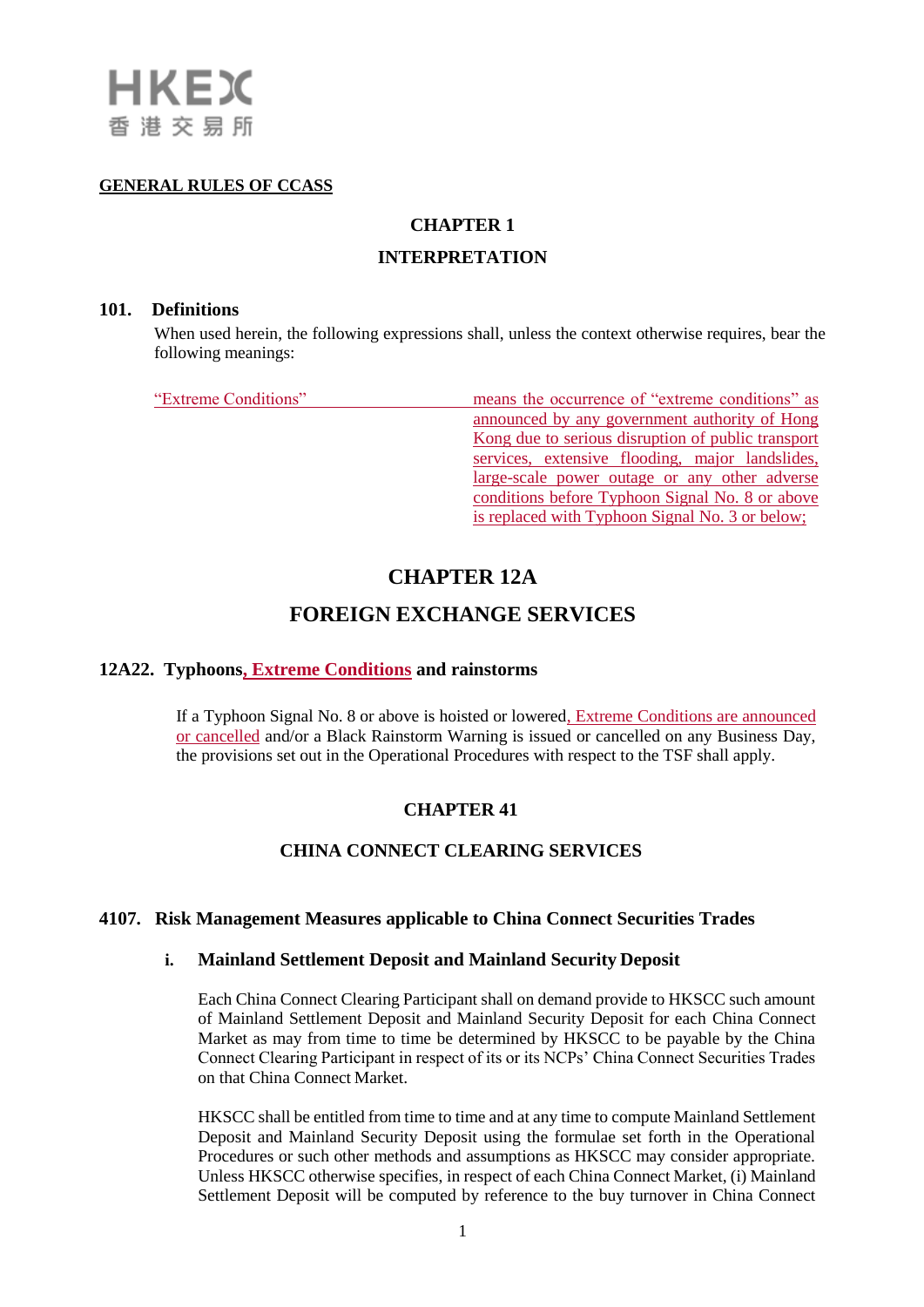

Securities and any overdue short CNS stock positions in China Connect Securities of a China Connect Clearing Participant and its NCPs on that China Connect Market and the sell turnover in China Connect Securities that are executed on that China Connect Market by the China Connect Clearing Participant and its NCPs for Special Segregated Accounts; and (ii) Mainland Security Deposit will be computed by reference to the net settlement amount in China Connect Securities Trades of the China Connect Clearing Participant and its NCPs on that China Connect Market under the CNS System.

The calculation and collection of Mainland Settlement Deposit and Mainland Security Deposit and the use of any surplus Mainland Security Deposit shall be made in accordance with the Operational Procedures.

HKSCC shall have the right to satisfy its obligations as clearing participant to the China Connect Clearing House under the relevant Clearing Link with, or otherwise use, funds provided by China Connect Clearing Participants as Mainland Settlement Deposit and Mainland Security Deposit. Without limitation to the foregoing or to application of such funds in accordance with the rules of the China Connect Clearing House, HKSCC may use such funds for money settlement in the event that the usual money settlement procedures between HKSCC and the China Connect Clearing House under the relevant Clearing Link are temporarily delayed or prevented as a result of any  $\{\text{Typloon}\}_{\text{signal}}$  No. 8 or above, Extreme Conditions, bBlack rRainstorm wWarning, human error or delay, third party or technical incidents or force majeure events, provided that HKSCC will endeavour to replenish the funds used in such money settlement as soon as practicable. For the avoidance of doubt, in such situations HKSCC shall still be liable to pay to a China Connect Clearing Participant an amount equal to the Mainland Settlement Deposit and Mainland Security Deposit provided by it (less any amount if any used to satisfy obligations and liabilities of such China Connect Clearing Participant) in accordance with Rule 4107(v).

#### **4111. Suspension and Cessation of Operation of China Connect Clearing Services and emergency arrangements**

Without prejudice to its right under Rule 2601, HKSCC may temporarily suspend or restrict the China Connect Clearing Services or any part thereof in its sole and absolute discretion. Suspension or restriction may be in respect of all or any of the China Connect Securities or any one or more China Connect Markets or China Connect Clearing Houses, and for such duration and frequency as HKSCC may consider appropriate.

The circumstances under which the powers under this Rule 4111 may be exercised include, without limitation, the following:

- (a) in the judgment of HKSCC, orderly, fair and expeditious clearing and settlement arrangements for any transactions in China Connect Securities may not exist or be maintained;
- (b) in the judgment of HKSCC, there are operational or technical issues which must be resolved before the China Connect Clearing Services should continue to be made available or not be restricted;
- (c) where the Commission, a relevant governmental, regulatory or competent authority or a China Connect Clearing House has requested for a suspension or restriction of the China Connect Clearing Services or any part thereof; and